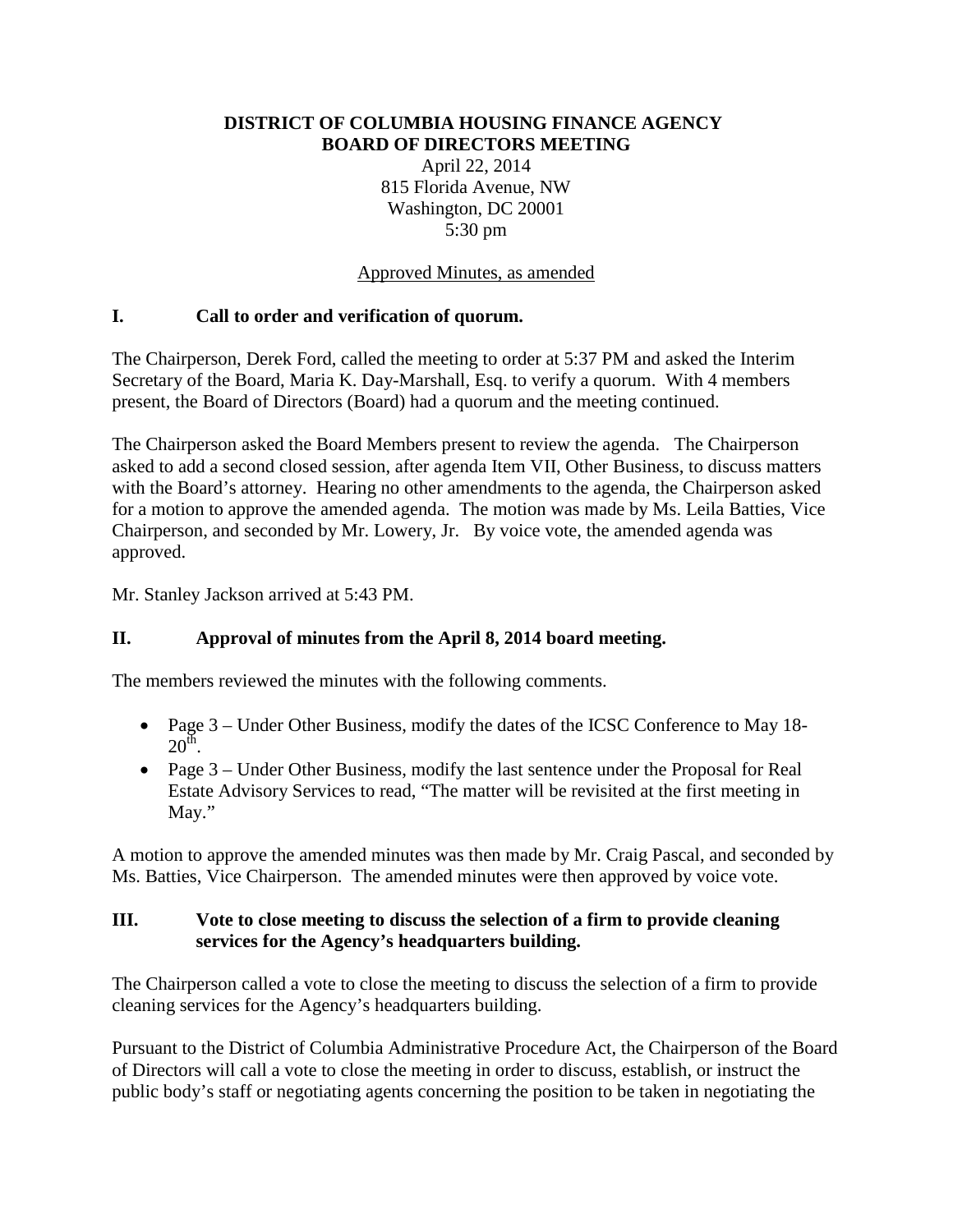price and other material terms of the selection of a firm to provide cleaning services for the Agency's headquarters building. An open meeting would adversely affect the bargaining position or negotiation strategy of the public body. (D.C. Code §2-575(b)(2)).

A motion was made by Ms. Batties, Vice Chairperson, and seconded by Mr. Pascal. The Chairperson moved the meeting into a closed session at which time the DCHFA staff presented the matter to the Board of Directors, and the Board of Directors asked questions regarding the matter.

# **IV. Re-open meeting.**

The Chairperson reopened the meeting at 5:49 PM.

## **V. Consideration of DCHFA Resolution No. 2014-02(G) regarding the selection of a firm to provide cleaning services for the Agency's headquarters building.**

Ms. Day-Marshall, Interim Secretary to the Board, introduced the resolution to the Board for their consideration. Ms. Day-Marshall then introduced Ms. Fran D. Makle, Deputy Executive Director to present the matter to the Board.

Prior to Ms. Makle's formal presentation, Ms. Makle introduced the Procurement Officer for the DCHFA, Jackie Reid. Ms. Makle then proceeded to present the matter to the Board, and the details of Ms. Makle's presentation can be found below.

- The Agency issued a RFP for cleaning services on the Agency's Headquarters on February 23, 2014.
- Held Walk through of the Agency's Headquarters on March 14, 2014 and four vendors were in attendance.
- Three proposals were received on March 28, 2014.
- After review and scoring of the proposals, Rock Solid District Group LLC ("Rock" Solid"), led by Arvella Gardner, was selected. Ms. Gardner has over 17 years of experience, and currently, the DCHFA is Rock Solid's only client in DC.
- Rock Solid opened an office in DC located at 1050 Connecticut Avenue NW, and all five employees that service the Agency's headquarters live in DC. Rock Solid is the DCHFA's current vendor and has performed exceptionally well since becoming the lead on the contract.

Ms. Makle requested the Board's approval to award the cleaning services contract to the Rock Solid.

The Chairperson asked Ms. Gardner if she had any advice that she wanted to share with the Board. Ms. Gardner stated that she suggests that the Agency move along the green continuum and include the use of more green products. In addition, Ms. Gardner suggested that the Agency add additional entrance mats to help protect the floors.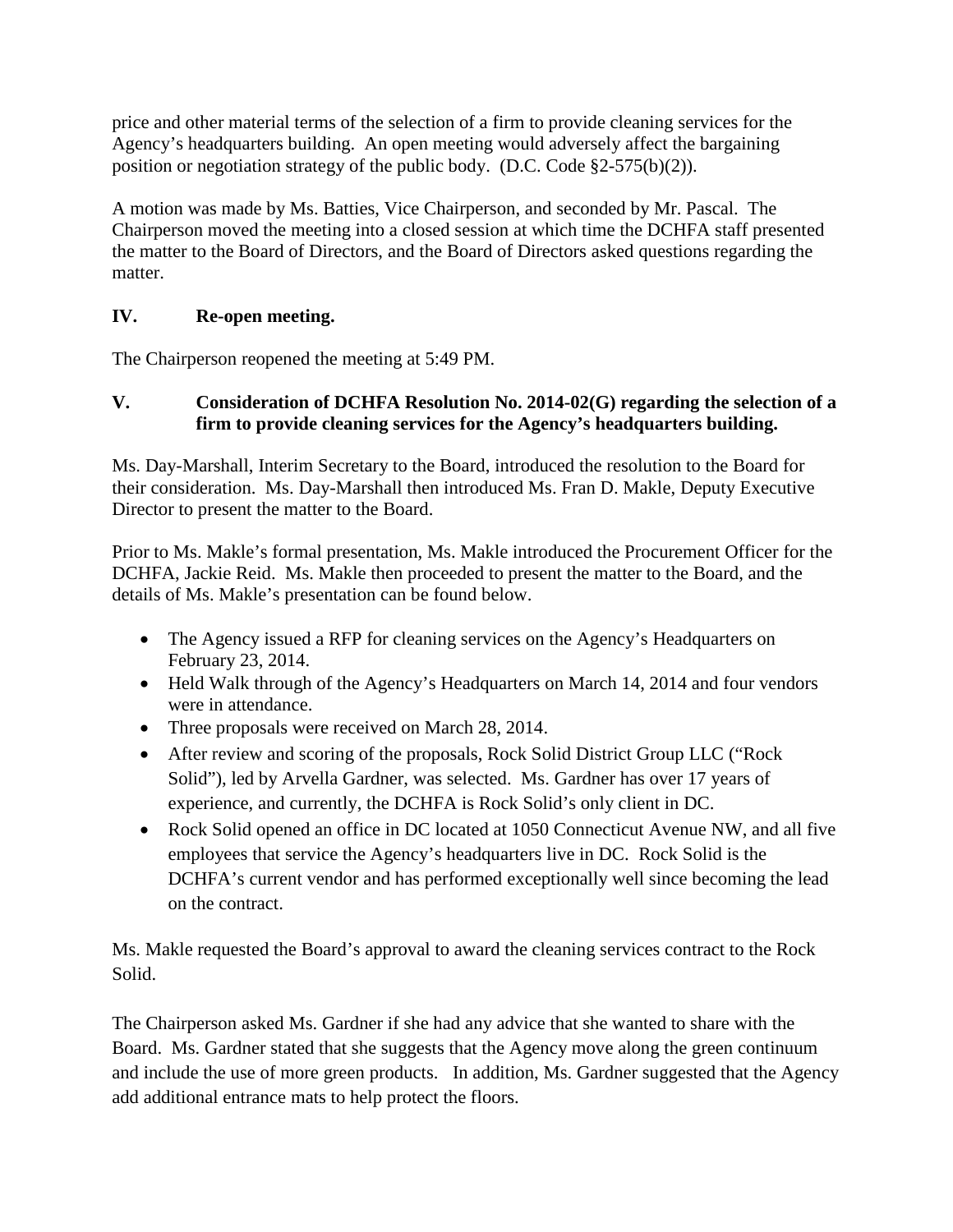A motion was made by Ms. Batties, Vice Chairperson, and seconded by Mr. Stan Jackson. The Interim Secretary called the roll, and the motion carried with 5 votes in the affirmative.

## **VI. Interim Executive Director's Report.**

- The HAND Luncheon will be held on June 16, 2014 from 9-3 PM. All Board Members will attend, with one member not needing a seat at the DCHFA table.
- Parkway Overlook The Interim Executive Director provided an update on Parkway Overlook. Ms. Day-Marshall shared that the DCHFA has held two meetings with city officials regarding the disposition of the property, however, no formal arrangements have been made at this time. The DCHFA continues to have discussions with the DC Housing Authority regarding their interest in acquiring and redeveloping the property. The Board expressed concerns about the DCHFA carrying 100% of the ongoing operating expenses and further stated that they would like the DCHFA to dispose of the property expeditiously. An update was requested at the May 27, 2014 meeting.

## **VII. Other Business.**

- Update: Financial Management Software
	- o Thurston Ramey, Business Process Manager, provided an update on the Financial Management Software initiative. Mr. Ramey stated that the weekly meetings continue to facilitate the drafting of a Request for Proposals. The team is reaching out to other states to inquire about best practices and possible vendors. Once the RFP is drafted, the next step is for the auditors to review the RFP, prior to releasing it to the public.
- Human Resources Report
	- o Heather Hart, Human Resources Officer, provided an update on the Agency's Human Resources. Ms. Hart provided vacant/filled staffing statistics; provided the open positions; provided the recently filled positions; provided the year to date turnover; discussed the employees' Performance Evaluations progress and explained the employees' benefits package.

## **VIII. Vote to close the meeting to confer with the Board attorney.**

At 6:35 PM, the Chairperson called a vote to close the meeting to confer with the Board's attorney.

Pursuant to the District of Columbia Administrative Procedure Act, the Chairperson of the Board of Directors will call a vote to close the meeting in order to consult with an attorney to obtain legal advice and to preserve the attorney-client privilege between an attorney and a public body, or to approve settlement agreements; provided that, upon request, the public body may decide to